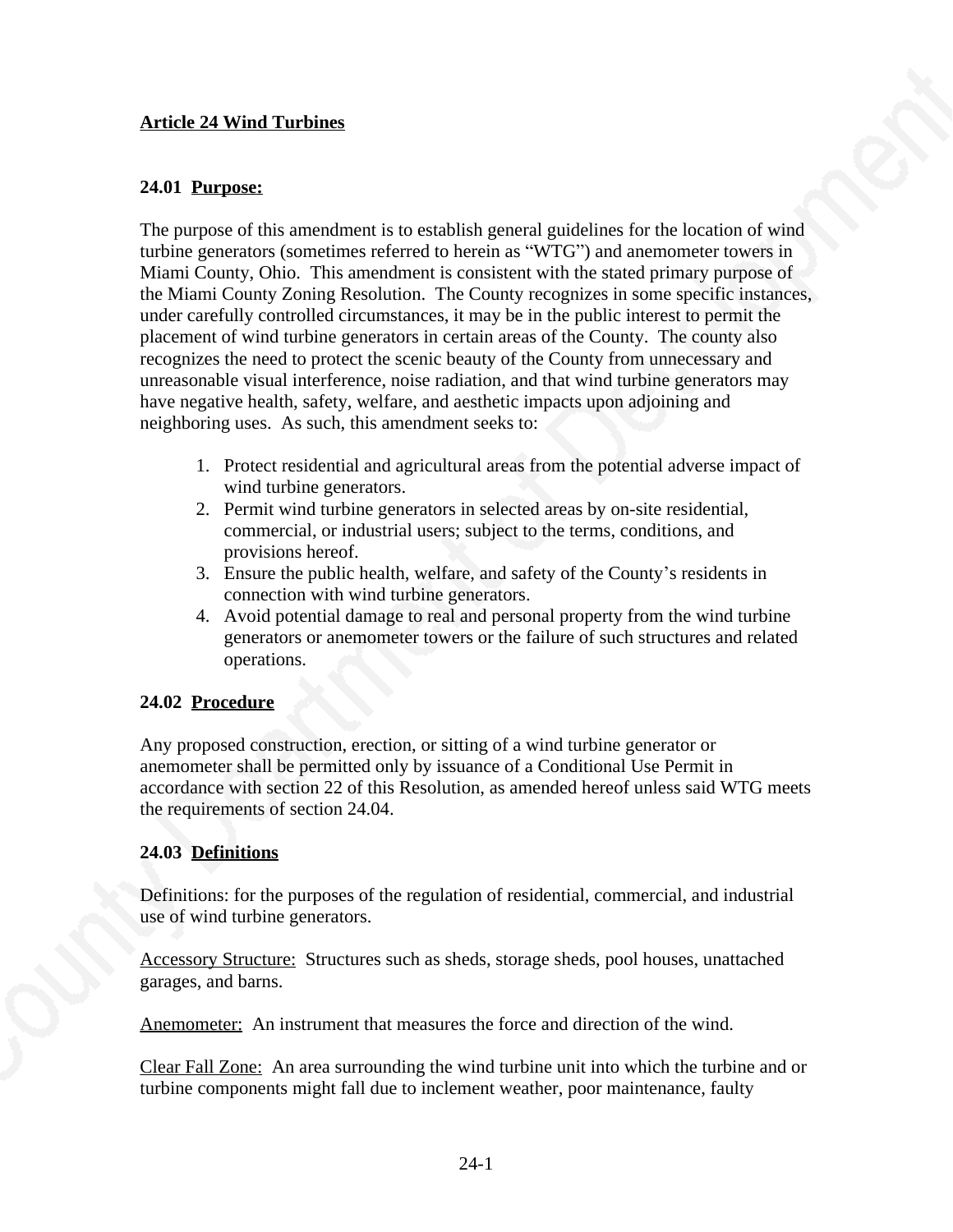construction methods, or any other condition causing turbine failure that shall remain unobstructed and confined within the property lines of the primary parcel where the turbine is located. The purpose being that if the turbine should fall or otherwise become damaged, the falling structure will be confined to the primary parcel and will not fall onto dwellings or accessory buildings, or otherwise intrude onto a neighboring property.

Cowling: A streamlined removable metal that covers the turbine's nacelle.

Nacelle: A separate streamlined metal enclosure that covers the essential mechanical components of the turbine.

Primary Structure: For each property, the structure that one or more persons occupy the majority of the time on that property for either business or personal reasons. Primary structures include structures such as residences, commercial buildings, hospitals, and day care facilities. Primary structures exclude structures such as hunting sheds, storage sheds, pool houses, unattached garages, and barns.

Professional Engineer: A qualified individual who is licensed as a Professional Engineer in the State of Ohio.

Wind Power Turbine Owner: The person or persons who own the wind turbine structure.

Wind Power Turbine Tower: The support structure to which the turbine and rotor are attached.

Wind Power Turbine Tower Height: The distance from the rotor blade at its highest point to the top surface of the Wind Power Generating Facility (WPGF) foundation.

# **24.04 Residential Wind Turbines**

The County recognizes the importance of clean, sustainable, and renewable energy sources. To that end, Miami County permits the use of residential wind turbines under the following regulations to ensure the safety and welfare of all County residents is met.

- 1. Wind turbines shall be a *permitted use* in all districts under the following conditions.
	- A. The maximum height of any turbine shall be 100 feet. For purposes of this particular zoning item, maximum height shall be considered the total height of the turbine system including the tower, and the maximum vertical height of the turbines blades. Maximum height therefore shall be calculated measuring the length of a prop at maximum vertical rotation to the base of the tower.
	- B. Setbacks: the following shall apply in regards to setbacks: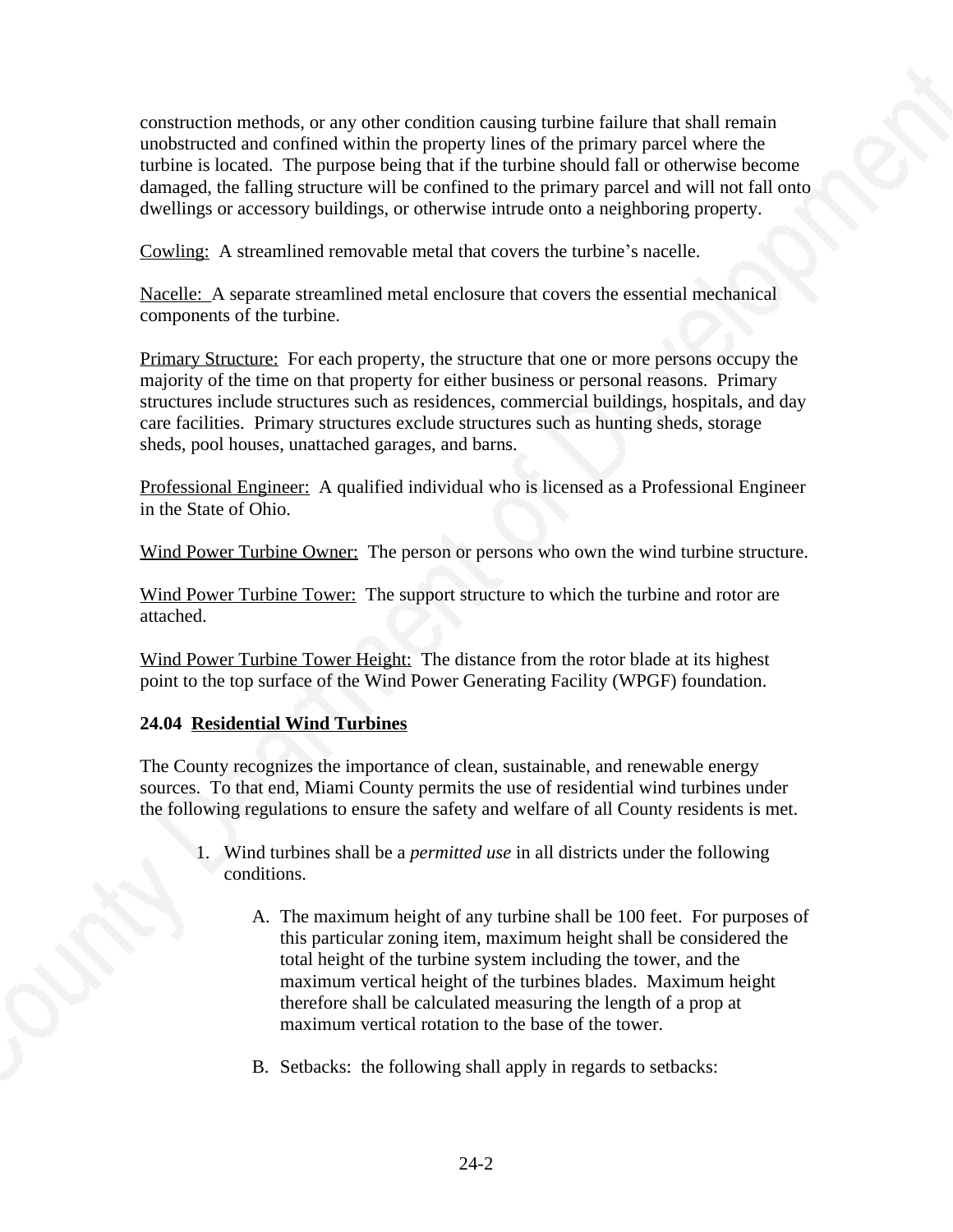- 1. Any turbine erected on a parcel of land will need to establish a "clear fall zone" from all neighboring property lines and structures, as well as any structures on the parcel intended for the turbine. A turbine will need to be erected and placed in such a manner that if it were to fall, whatever direction the fall occurs would be contained solely on the property where the turbine is located, and would not strike any structures including the primary dwelling, and any accessory buildings or uses.
- C. Aesthetics: The following provisions shall be applied to the aesthetics issue of wind turbines.
	- 1. The turbine, including the prop blades, turbine, cowling, and tower shall be painted or coated white, gray, or sky blue. Logos or other identification markers other than those of the manufacturer and model type shall not be permitted anywhere on the turbine.

#### D. Maintenance

1. Wind turbines must be maintained in good working order. Turbines that become inoperable for more than 6 months must be removed by the owner within thirty (30) days of issuance of zoning violation. Removal includes all apparatuses, supports, and or other hardware associated with the existing turbine.

## 2. Permits

- A. A permit shall be required before construction can commence on an individual wind turbine system.
- B. As part of the permit process, the applicant shall inquire with the Miami County Planning and Zoning Department as to whether or not additional height restrictions are applicable due to the units location in relation to either the Dayton International Airport or Piqua Airport-Hartzell Field.
- C. Applicant shall then provide the Miami County Zoning Inspector with the following items and or information when applying for a permit:
	- 1. Location of all public and private airports in relation to the location of the turbine, as well as any applicable FAA restrictions that may be applicable to the turbine.